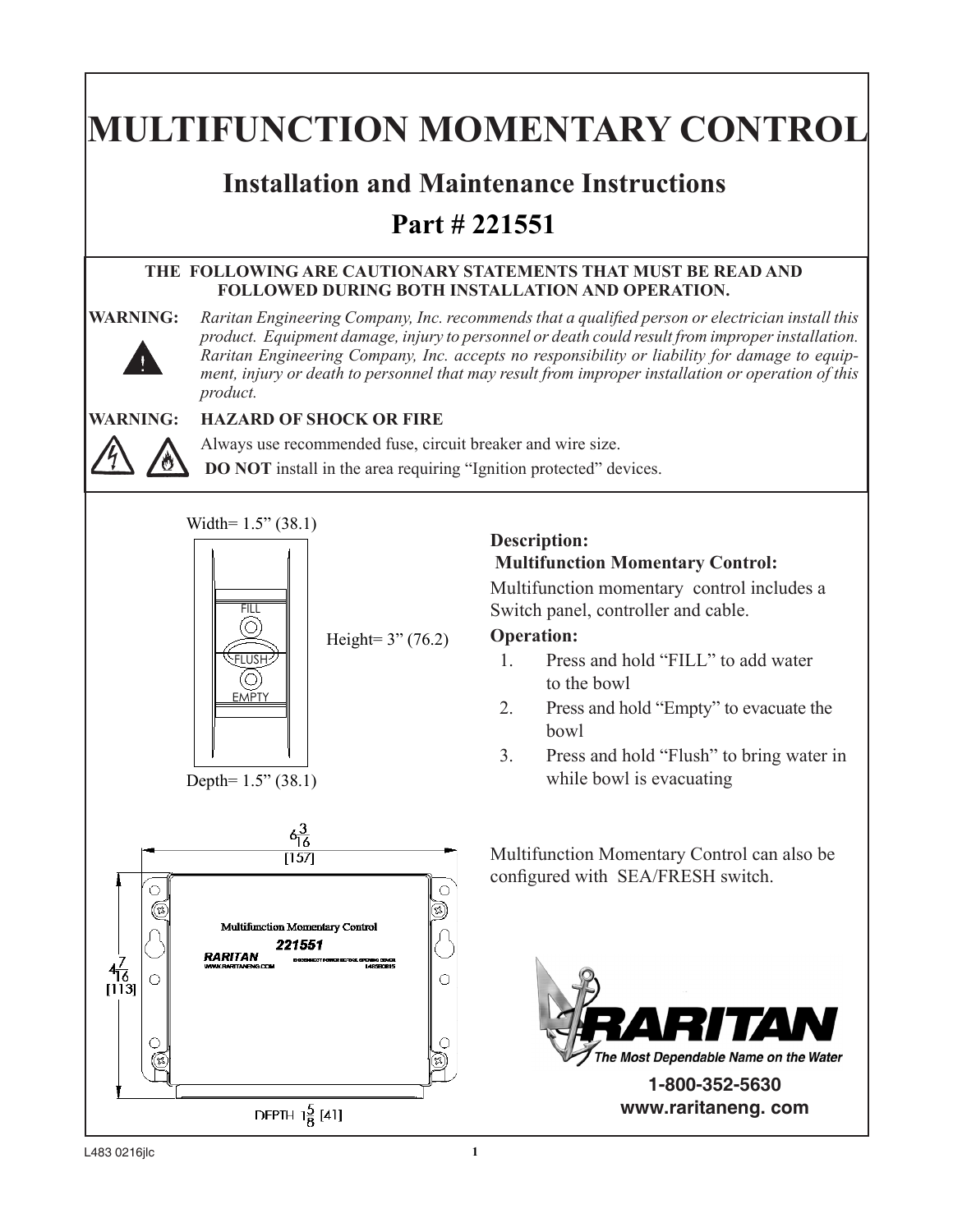# **NOTES: for Wiring**

### **1.** Distances are from source to unit and back to source. 2. Distance from power source to remote intake pump MUST be included when determining total distance.Same wire size MUST be used for lower base and remote intake pump. **3.** Recommended conductor wire minimum AWG (mm<sup>2</sup>) for 3% voltage drop. **4.** Recommended conductor sizes are based on 105°C rated insulation. Refer to ABYC Standards for other insulation ratings. **5.** For 120/240 VAC units use 12VDC specifications from transformer to unit.

#### **CONVERSIONS Wire - AWG to mm2**

| AWG 16 14 12 |  | <sup>10</sup> |                                                            |  |
|--------------|--|---------------|------------------------------------------------------------|--|
|              |  |               | $mm^2$   1.5   2.5   4.0   6.0   10.0   16.0   25.0   35.0 |  |

**Feet to Meters**

| Feet         | 10  | 15  | 20  | 25  | 30  | 40   | 50   |
|--------------|-----|-----|-----|-----|-----|------|------|
| <b>Meter</b> | 3.1 | 4.6 | 6.1 | 7.6 | 9.2 | 12.2 | 15.2 |

### **Sea Water Model - Recommended Wire and Fuse/Circuit Breaker Size**

|                                           | <b>Units</b><br>Voltage | <b>Circuit</b><br><b>Breaker/fuse</b><br>size (amps) | <b>Discharge</b><br>Amp. draw | <b>Remote Pump</b><br>Only<br>Amp. draw | 15<br>feet | 20<br>feet | 30<br>feet | 40<br>feet | 50<br>feet |
|-------------------------------------------|-------------------------|------------------------------------------------------|-------------------------------|-----------------------------------------|------------|------------|------------|------------|------------|
| <b>Atlantes</b><br><b>Marine Elegance</b> | <b>12 VDC</b>           | 30                                                   | 18                            | 10                                      | 10 AWG     | 8 AWG      | 6 AWG      | 6 AWG      | 4 AWG      |
| <b>SeaEra</b>                             |                         | 25                                                   | 13                            | 10                                      |            |            |            |            |            |
| <b>Atlantes</b><br><b>Marine Elegance</b> | <b>24 VDC</b>           | 20                                                   | 10                            | 5                                       | 14 AWG     | 14 AWG     | 12 AWG     | 10 AWG     | 10 AWG     |
| <b>SeaEra</b>                             |                         | 15                                                   | 7.5                           | 5                                       |            |            |            |            |            |

### **Pressurized Freshwater Model - Recommended Wire and Fuse/Circuit Breaker Size**

|                                           | <b>Units</b><br>Voltage | <b>Circuit</b><br><b>Breaker/fuse</b><br>size (amps) | Amp.<br>draw | 10<br>feet | 15<br>feet       | 20<br>feet | 30<br>feet | 40<br>feet | 50<br>feet |
|-------------------------------------------|-------------------------|------------------------------------------------------|--------------|------------|------------------|------------|------------|------------|------------|
| <b>Atlantes</b><br><b>Marine Elegance</b> | <b>12 VDC</b>           | 25                                                   | 18           | 12 AWG     | 10 AWG           | 10 AWG     | 8 AWG      | 6 AWG      | 6 AWG      |
| <b>SeaEra</b>                             |                         | 25                                                   | 13           |            |                  |            |            |            |            |
| <b>Atlantes</b><br><b>Marine Elegance</b> | <b>24 VDC</b>           | 15                                                   | 10           | 14 AWG     | $12 \text{ AWG}$ | 10 AWG     | 10 AWG     | 8 AWG      | 6 AWG      |
| SeaEra                                    |                         | 15                                                   | 7.5          |            |                  |            |            |            |            |

### **Mounting controls:**

### **A. Mounting control box:**

- 1. Locate a place for control box near toilet. Do not install box more than six feet away to avoid excessive voltage drop
- 2. Route wires between toilet and control

### **B. Switch Panel:**

- 1. Cut out a hole per Fig. 1, mark mounting holes using wall plate as guide.
- 2. Route wire to the toilet and control.
- 3. Secure control using sealant with two screws.

#### **C. Sea/fresh control:**

1. Follow Switch Panel instructions above.

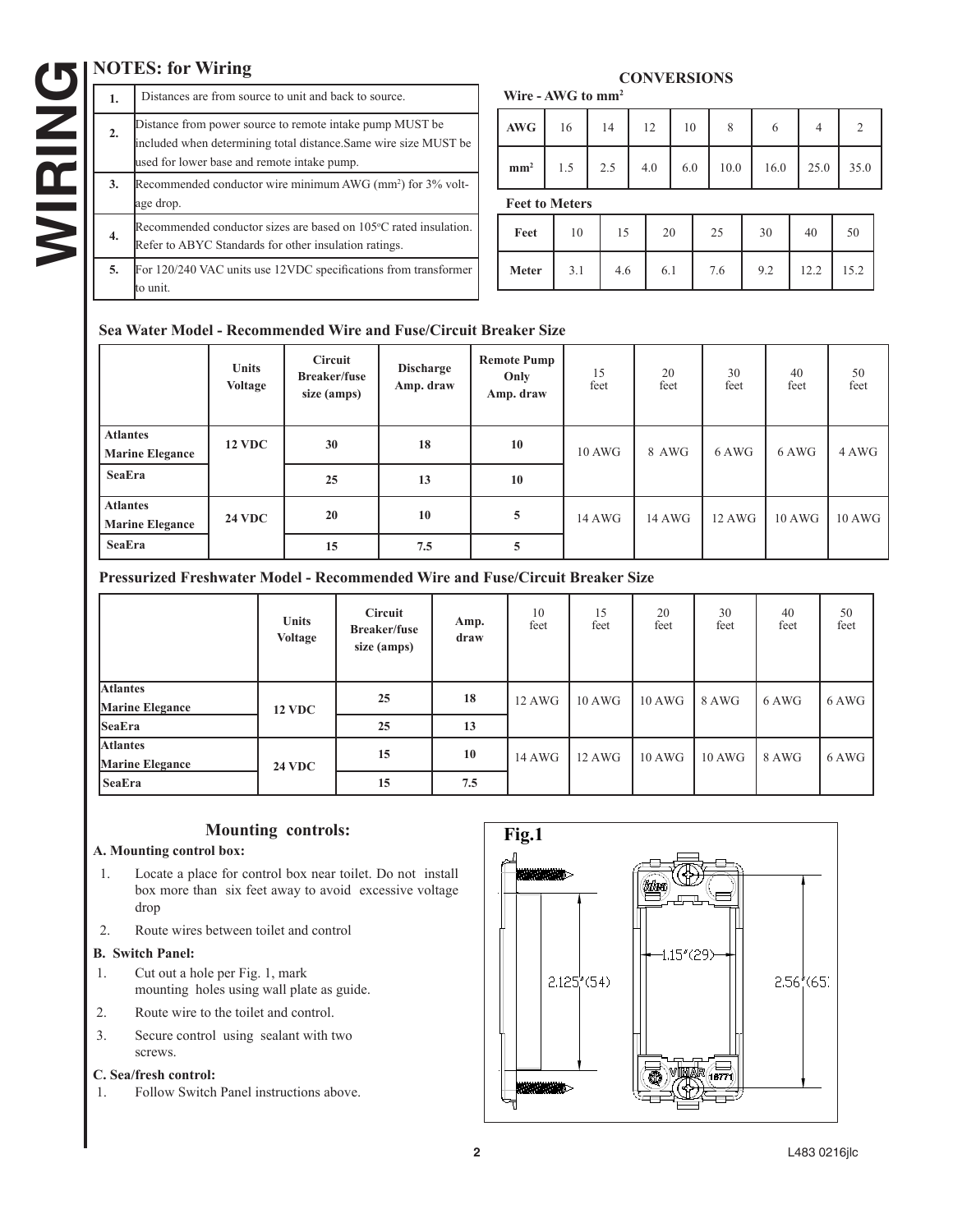## **WIRING**

## **WARNING: Hazard of Shock and Fire**

- **• Always use proper wire, wire connectors and fuse/circuit breaker. See Specification Chart.**
- **Secure** wire properly.
- **Do** not connect appliances to toilet circuit.
- **• Make sure power is off before proceeding.**
- **• Use proper wire terminals for all wire connections.**
- 1. Determine proper wire size by measuring distance from:
	- Power Source to push button to toilet motor and back to power source.
	- Remote pump units also include distance from power source for remote pump to remote pump and back. Same wire gauge must be used for both discharge and remote pump.
- 2. Select proper wire and fuse/circuit breaker size from Specifications on specification page.
- 3. Install fuse/circuit breaker in positive line at source.
- 4. Wire control to the toilet and battery using one of the following wiring diagrams.

### **MSD OPERATION**

To start Electroscan from toilet control, run a wire from "to MSD " to terminal marked "EXT TRIG" inside Electroscan control module (black box).

To start toilet equipped with Smart toilet control from Electroscan, connect "Head1" to "FROM MSD ".

For Lectra/San MC, EC call Raritan Customer Service